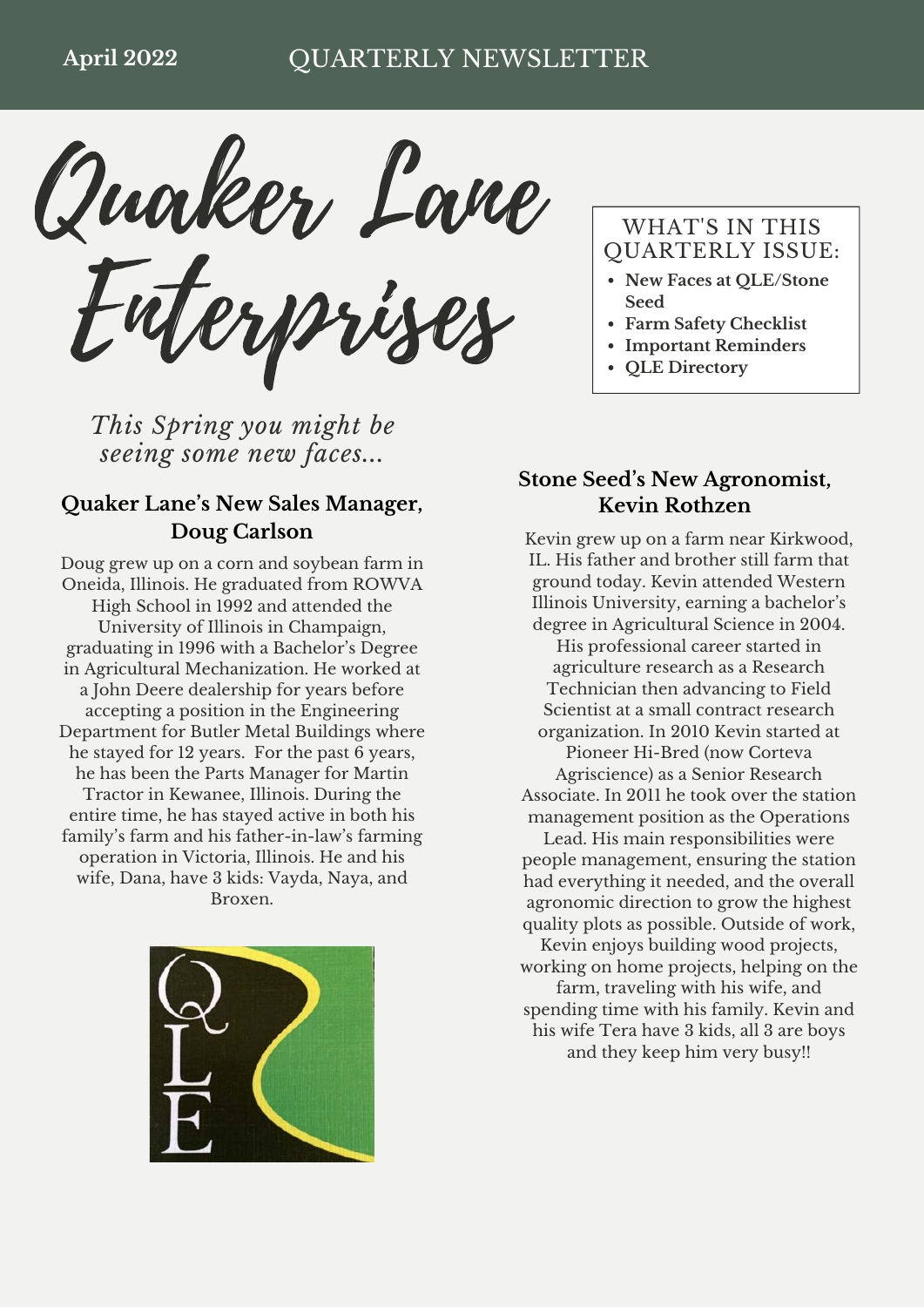A Safe Farmer is a Successful Farmer

*Use this quick checklist to help prepare for the upcoming season*

- Discuss safety concerns with children and co-workers, explain safe handling and operating procedures
- Have a plan for grain bin safety when entry is absolutely necessary
- Store farm chemicals securely where kids and animals can't access them
- Make a list of chemicals for firefighters in the event of a fire on the property
- Prohibit riders on tractor fenders, hitches, attachments, or implements
- Conduct regular equipment inspections, as this act can prevent farm-related injuries by identifying problems and hazards early
- Outfit tractors and farm trucks with fire extinguishers and first aid kits
- Ensure all headlights, flashing warning lights and turn signals are in good working order
- Tell family members and employees when and where you will be working—keep lines of communication open
	- Have Slow Moving Vehicle (SMV) emblem on your equipment
- Be prepared and expect the unexpected when traveling to your next farm



*KAS Farms 2021 Season*

## DON'T FORGET TO FOLLOW US ON:

Facebook Jwitter Instagram

**Any pictures featuring your farm or Stone Seed that you'd like to share on our social media platforms or this newsletter please email them to: [audre@qleseed.com](mailto:audre@qleseed.com)**

Celebrating 20 Years

QLE is celebrating 20 years of selling seed this year! We want to thank all of our wonderful Associate Dealers and customers who have supported us throughout the years! More to come...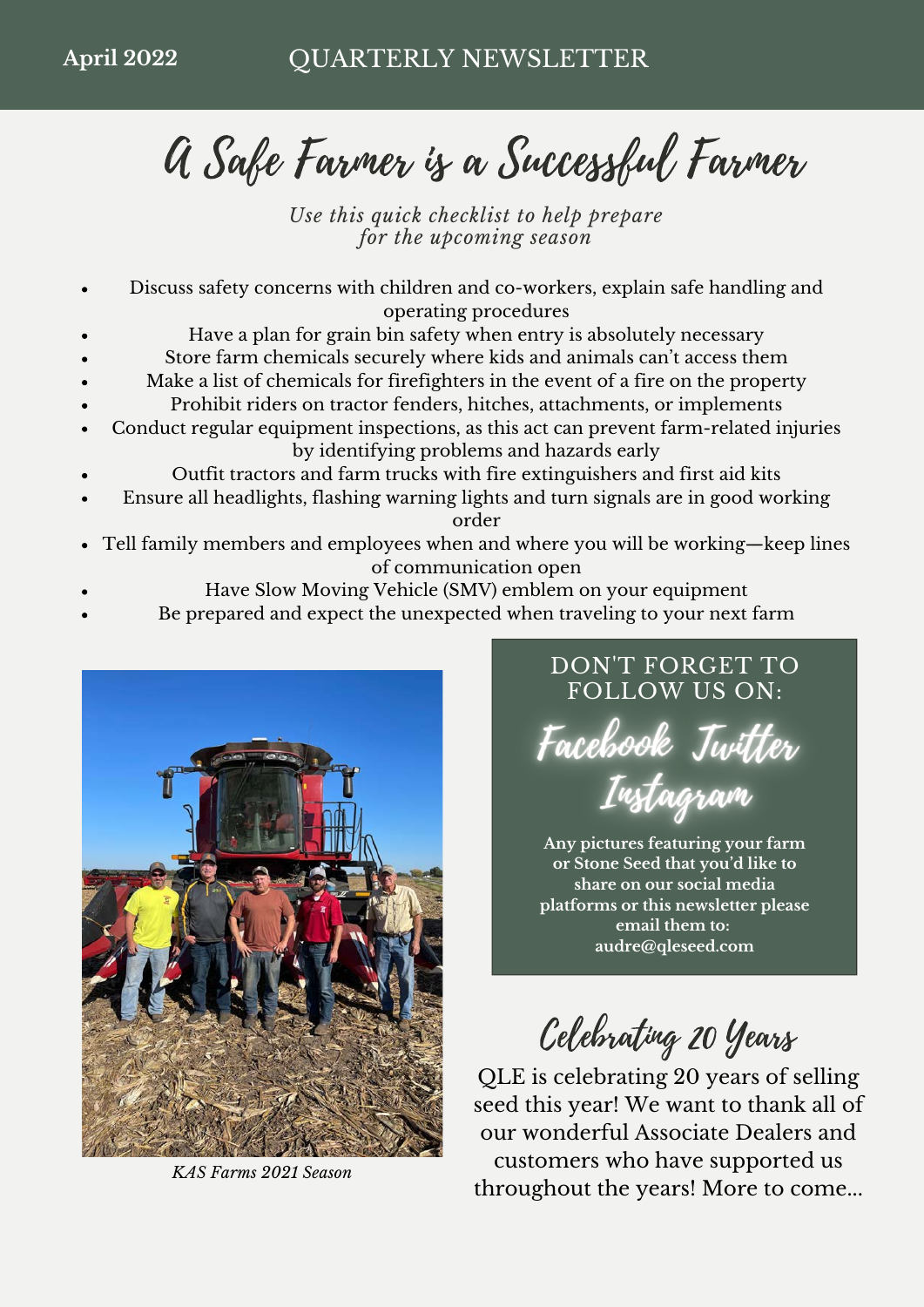Quaker Lane Directory

**Bart Whitney…815.712.1346 Bart@qleseed.com Trent Griffith…815.993.8801 Rtgriffith@qleseed.com Doug Carlson…309.255.0152 Doug@qleseed.com**

| Alex Lane309.883.4437              |  |
|------------------------------------|--|
| Becky Hanks815.488.8611            |  |
| Bob Paine309.303.2126              |  |
| <b>Cory Winterland309.826.2720</b> |  |
| Gary Gaskill309.371.8359           |  |
| Jerry Snodgrass309.945.6564        |  |
| Larry Troyer309.275.7626           |  |
| Mark Johnson309.299.2519           |  |
| Matt Johnson309.229.2517           |  |
| Nate Graves309.231.8692            |  |
| Phil Jordan309.314.5000            |  |
| Scott Jordan309.314.3753           |  |
|                                    |  |

**Office Contacts:**

**Christi Whitney christina@qleseed.com 815.712.1347**

**Kayla Harvey Kayla@qleseed.com 630.207.9958**



*Photo Submitted by Alex Lane 2021 Season*

**Most of the seed has arrived and we are ready for pick-up and deliveries!**

**We would like to remind all of our growers to get in contact with their QLE Associate Dealer if there are any additional in season needs for corn and/or beans!**

Be on the lookout--There will be a giveaway posted on our Facebook page during the month of April! Mention you saw this in the newsletter in the comments for an additional entry!